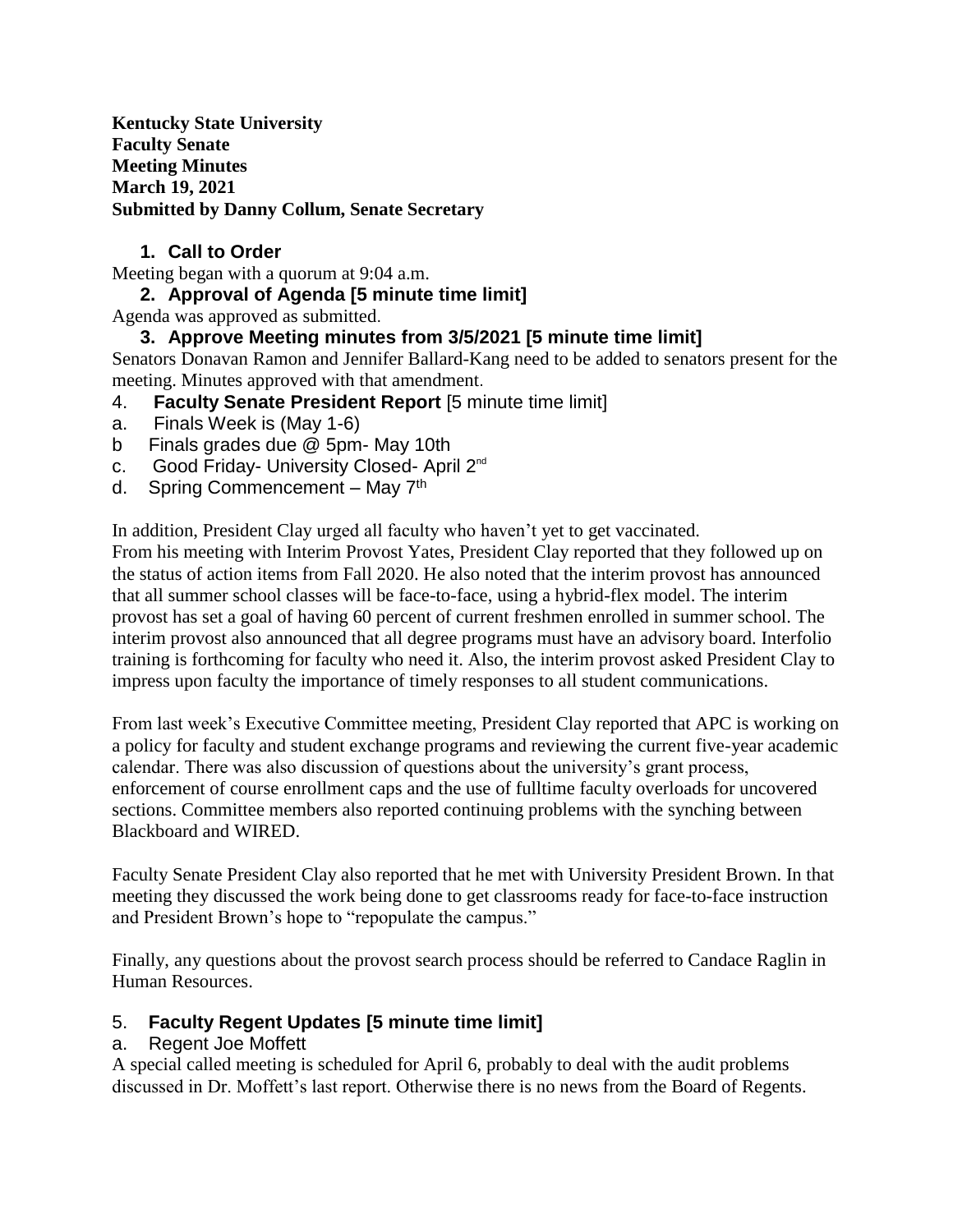A senator inquired about the status of board approval for last year's faculty handbook revisions. Dr. Moffett said that the Handbook revisions had not made it to President Brown yet, but they will be on the agenda for June. Last year they were approved at the June Board meeting.

# 6. **General Education Update**, [5 minute time limit]

### a. Bruce Griffis

No news. Committee is meeting today.

7. **Administration Updates** [5 minutes each]

# a. **Dr. Dailey- Technology**,

Regarding the repopulation of the campus, Dr. Dailey reported that the hybrid-flex model will be based on CDC guidelines. There will be training of faculty for this process, starting with faculty champions who can then train other faculty. In most cases this will involve splitting classes into "A" and "B" groups that meet on different days, in order to allow distance in the classroom. The model classroom will allow the class session to be seen remotely by students enrolled in the class.

Dr. Dailey also announced that, starting next year, the Blackboard virtual classroom will allow instructors to see up to 25 students on the screen at one time. He also noted that Blackboard video needs to be upgraded. That upgrade could include the capacity to record video. However, our Blackboard cloud storage is near capacity. Dr. Dailey is looking at that.

A senator asked if existing smartboards will work with the new Blackboard virtual classroom. Dr. Dailey said that they should, but may require some updating.

Another senator asked if Dr. Dailey could explain the rationale for pushing face-to-face instruction for the summer when summers have been almost entirely online for the past several years, long before the pandemic. Why aren't we instead waiting for fall when the situation regarding vaccinations and COVID-19 variants will be clearer? Dr. Dailey said that this was beyond the scope of his responsibilities, and he couldn't address the question.

# **Dr. Deams**- **Student Services,**

No report.

# **Nurse Todd**- **Safety**

Nurse Todd reported that 130 employees have been vaccinated through the Franklin County Health Department. She said we also have priority with a few other agencies distributing vaccines. She noted that UK will start vaccinating their students next week. She advised those having difficulty getting a vaccine appointment to consider looking outside their county of residence. We've recently had two surveillance testing events. There will be another on April 6. At the second recent event, the majority of those tested were students, and no positive results were found. In response to a question, Nurse Todd said that there has been no decision to make the vaccine mandatory at KSU. She anticipates that masks will still be mandatory into the fall and winter. She noted that the CDC would be deciding today about reducing social distance requirements in schools. A senator asked about plans to vaccinate KSU students. Nurse Todd said she had no information at this time. Franklin County could do it, but that would be May at the earliest. Another senator noted that KSU graduate assistants are employees and should have received the invitation to be vaccinated, but did not. Nurse Todd said to give her the number of people who would participate in a vaccination for graduate assistants or other unvaccinated employees, and she would try to arrange it with the Franklin County Health Department.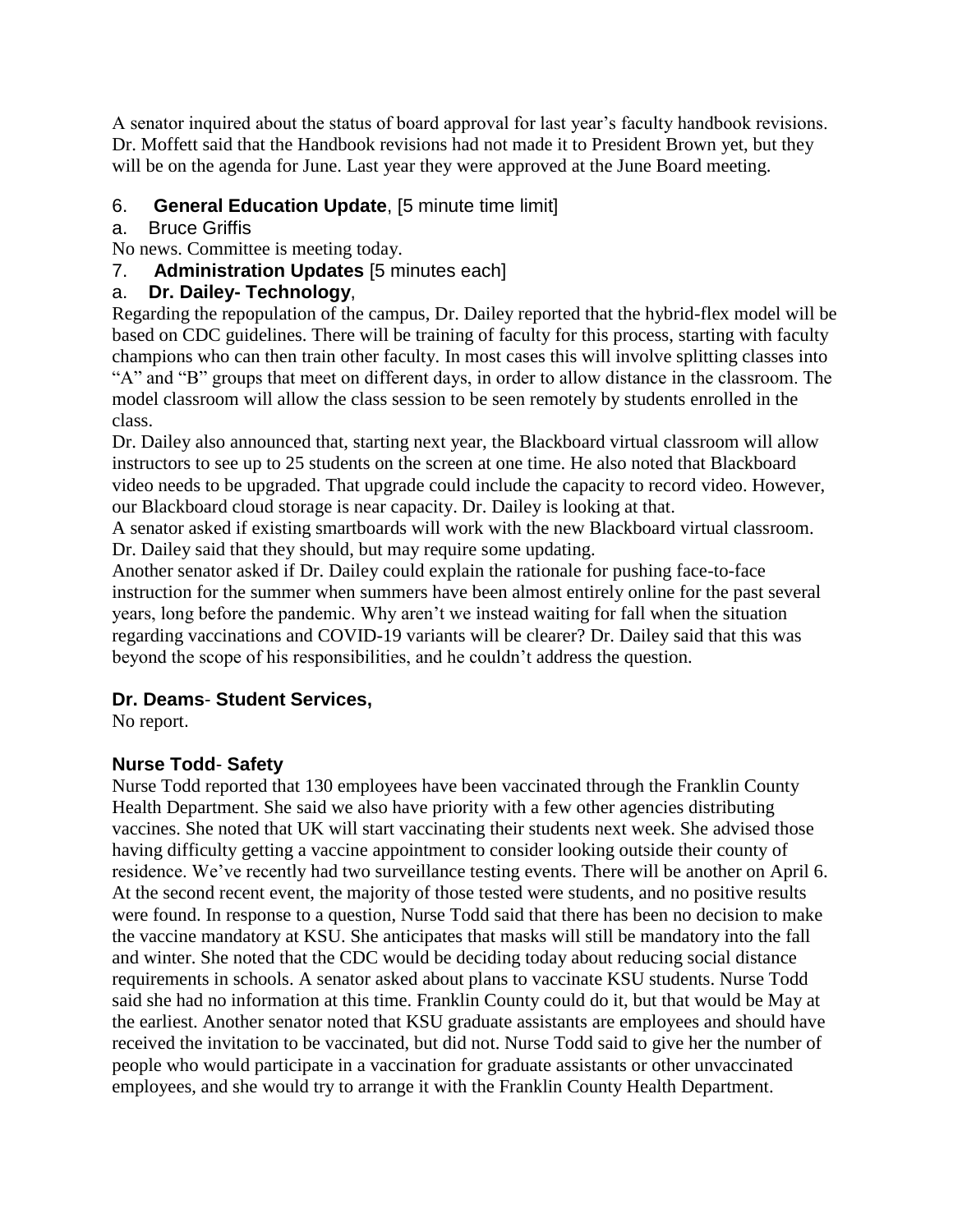#### **Daryl Love**- **Career Services**

No report.

#### **Dr. Malone**- **Advising**

No report.

#### **Dr. Schneller**- **Academics/Research**

Dr. Schneller reported that the legislature is waiting for gubernatorial signatures or vetoes on bills. The governor has signed performance-based funding for universities, but has not yet acted on the state budget. Dr. Thompson at CPE says he likes the performance funding bill that has been signed. A guest asked if the metrics were the same as last year's. Dr. Schneller said that they were.

A senator asked about the status of Faculty Handbook updates and their approval by the Board. Dr. Schneller deferred to Senator Helen Smith, Faculty Senate President for 2019-2020 to answer about the status of changes from her term in office.

Dr. Smith said that Handbook changes made by the Senate and approved by President Brown should be actionable from the time of that approval. At the end of the academic year, the Faculty Senate President is supposed to revise the Handbook to reflect changes from approved Senate action items. This should happen over the summer. Dr. Smith acknowledged that she "dropped the ball" and did not get that done. She delivered the updated Faculty Handbook to the provost's office on February 21, 2021.

On another matter, Senator Wang drew Dr. Schneller's attention to the fact that the Faculty Recognition Committee needs representatives appointed by administration in order to become reactivated. Dr. Schneller responded that last year the Board of Regents made changes regarding Faculty Recognition that have not been implemented.

In response to another question, Dr. Schneller affirmed that the Committee Book is an administration document, not a Faculty Senate document.

#### **Dr. Emanuel**- **Academics,**

Dr. Emmanuel expressed frustration that, at midterm this semester, there were still problems with timely submission of grades. Grades must be submitted on time, she said.

A senator asked Dr. Emmanuel to address the rationale for the push for face-to-face instruction in the summer when summer has been almost all online for several years. Dr. Emmanuel said that this was not addressed in her report, and she couldn't answer the question.

A senator asked if tuition for summer term would be at the same reduced rate as last year, and Dr. Emmanuel answered that it would.

### **Dr. Yates**- **Provost, Insights & Academic Update**

Dr. Yates congratulated faculty for their great work throughout the pandemic. However, he said, the experience for students online has not been what we wanted. The push for face-to-face instruction this summer is a presidential mandate. The model classrooms in the works will have sneeze guards around every desk. There will be 30 minutes between classes to allow for cleaning. The technology in the model classrooms is being updated with cameras and sound systems to allow remote participation.

A faculty member (not a senator) commented that if summer instruction is only face-to-face enrollments will suffer. Students who usually take summer courses online will not be able to get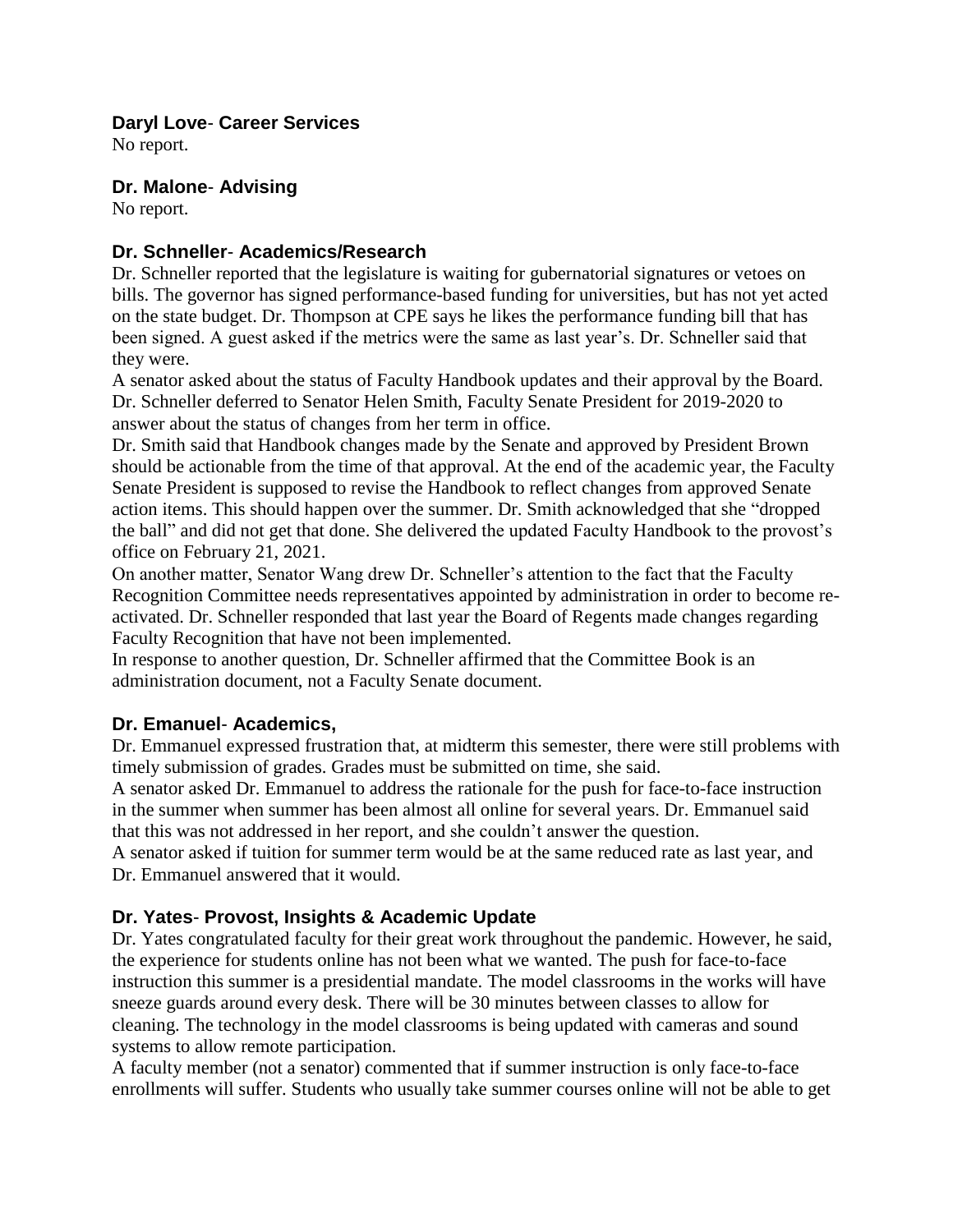to campus. Also, this faculty member asked, what would be the time schedules for four-week summer sessions?

Dr. Yates replied that they would meet three hours per day, four days per week.

A senator followed up and asked why we are pushing for this when schedules were already made and students and faculty are all expecting that summer classes would be mostly online as they have been for several years, since long before the pandemic.

Dr. Yates responded that summer is optional both for students and for faculty.

# 8. **Parliamentarian Update (5 Minutes)**

President Clay announced that Senator Keith McCutchen has agreed to serve as senate parliamentarian for the rest of the semester.

# 8. **Senate Committee Reports [5 minutes each]**

a **Academic Policy Committee** report Chair Buddhi Gyawali [5 minute time limit] Senator Gyawali presented an action item on Domestic and International Exchanges. This document establishes policies and procedures to be used when KSU students do course work at other universities or when faculty teach at another institution. Faculty must develop a plan, and the policy establishes a committee to review and approve the plan. This is open to all faculty, not just tenured. Faculty will need to show an invitation from the other institution.

A senator asked if there is a difference under these policies between an exchange carried it out through an institutional grant versus one that simply comes to an individual in his or her profession.

Dr. Schneller noted that the need for this policy document came up in the course of her review of policies and procedures. The policy is intended to be flexible as we start applying it to cases. As that process develops, the policy can be amended as needed.

There was a motion for a vote to approve the action item. This was seconded, and the item was approved.

Next, Senator Gyawali presented an APC action item setting policy for students studying abroad. It defines eligibility for study abroad and the relevant course offerings. It all sets procedures for securing academic credit for work at foreign universities and stipulates that students are responsible for all study abroad costs unless the trip is sponsored by a program grant. After a motion and second, this item was approved.

Senator Gyawali also reported that Dr. Schneller and Lauren Graves joined APC for a discussion of policy documents on Memoranda of Understanding with other institutions, a consistent university policy on assessment of student learning and certification of faculty credentials. APC will vote on these at its next meeting.

# b. **Curriculum Committee** report [20 minute time limit] Chair Changzheng Wang

The Curriculum Committee is awaiting presidential approval of the new action item forms. Meanwhile, Senator Wang presented an action item from Aquaculture to

to delete from the catalogue the class AQU 580 which is cross-listed with an ENV 508. The ENV version will remain and continue to be offered and students in the MS Aquaculture and Aquatic Sciences program can take the ENV version if desired as part of their degree program. This item was approved without opposition.

#### c. **Professional Concerns Committee** report [5 minute time limit] Chair Monica Valentine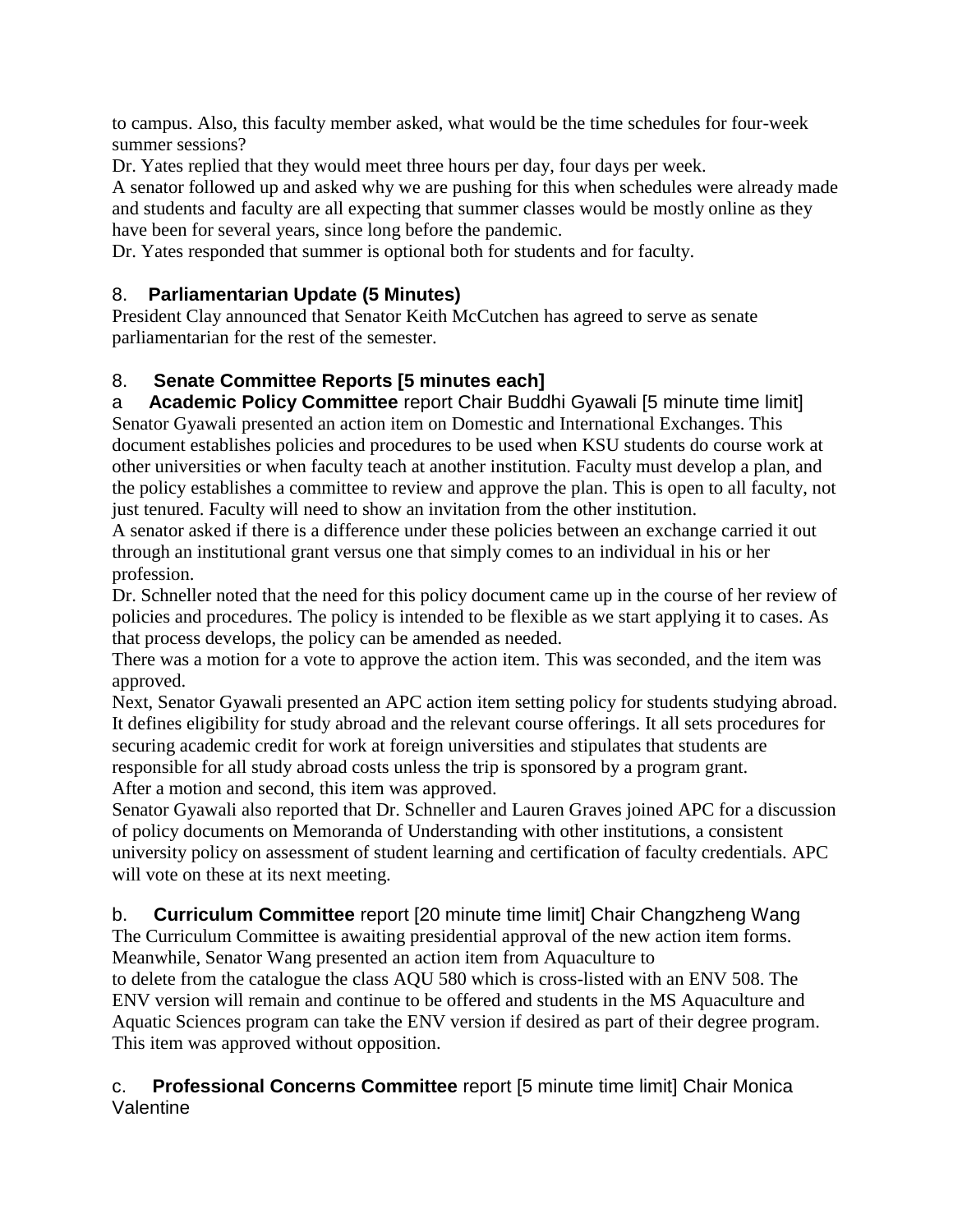Vice-chair Bruce Griffis reported on Senator Valentine's behalf. He reported that the committee is still working on evaluation of deans and chairs with Ms. Raglin in Human Resources. They are also dealing with the question of definitions of "interim" and "acting" as they apply to administrative officers. The committee is also drafting a statement on mentoring of new faculty to be added to the Faculty Handbook. The committee discussed the possible advantages of reviving KSU's chapter of the Association of American University Professors (AAUP). Anyone interested in this should contact Senator Helen Smith. In the future the committee will be considering whether the recent mandate for academic programs to have advisory councils requires a statement in the Faculty Handbook and whether advising of students is best done at the unit level or through a university advising office.

# d. **Budget and Academic Support Committee** report [5 minute time limit]

At recent meetings, BASC has looked into the indirect cost recovery incentive program for grants. Grants Manager Adrian Douglas met with the committee on this question as did Dr. Buddhi Gyawali and Dr. Herman Walston. Policies and procedures on this program need to go into the university policies and procedures manual. Vice-President Allen will be meeting with the committee on this issue.

The committee continues work on a survey of classroom needs. Dr. Clay has sent this out to all deans and chairs, but so far has received only one response.

BASC is looking into the feasibility of having KSU implement "plus" and "minus" grading options.

Regarding grants and grant policy, Senator Herman Walston spoke to say that he was offering himself to lead training in grantwriting. Perhaps the university needs to hire more grantwriters, but we should also make better use of the expertise that is here on campus now.

# 9. **Faculty Regent Updates [5 minute time limit]-** (If needed)

a. Dr. Moffett- BOR

Already reported.

10. **Faculty ombudsman report** [5 minute time limit]

# a.. **Dr. Reilly- Faculty Ombudsman**

No report.

### 11. **Other Business [10 minute time limit]**

No other business.

### 12. **Adjournment**

Meeting adjourned 11:11 a.m.

### **Attendance**

**Senators**

Changzheng Wang Daniel D Collum Phillip H Clay Sharon McGee Bruce Griffis Buddhi Gyawali Bobby Walter Gary Stratton

Patti Marraccini Johnathon Sharp Barbara Witty Helen Smith Shawn Lucas Jens Hannemann Monica Valentine Alex Lai